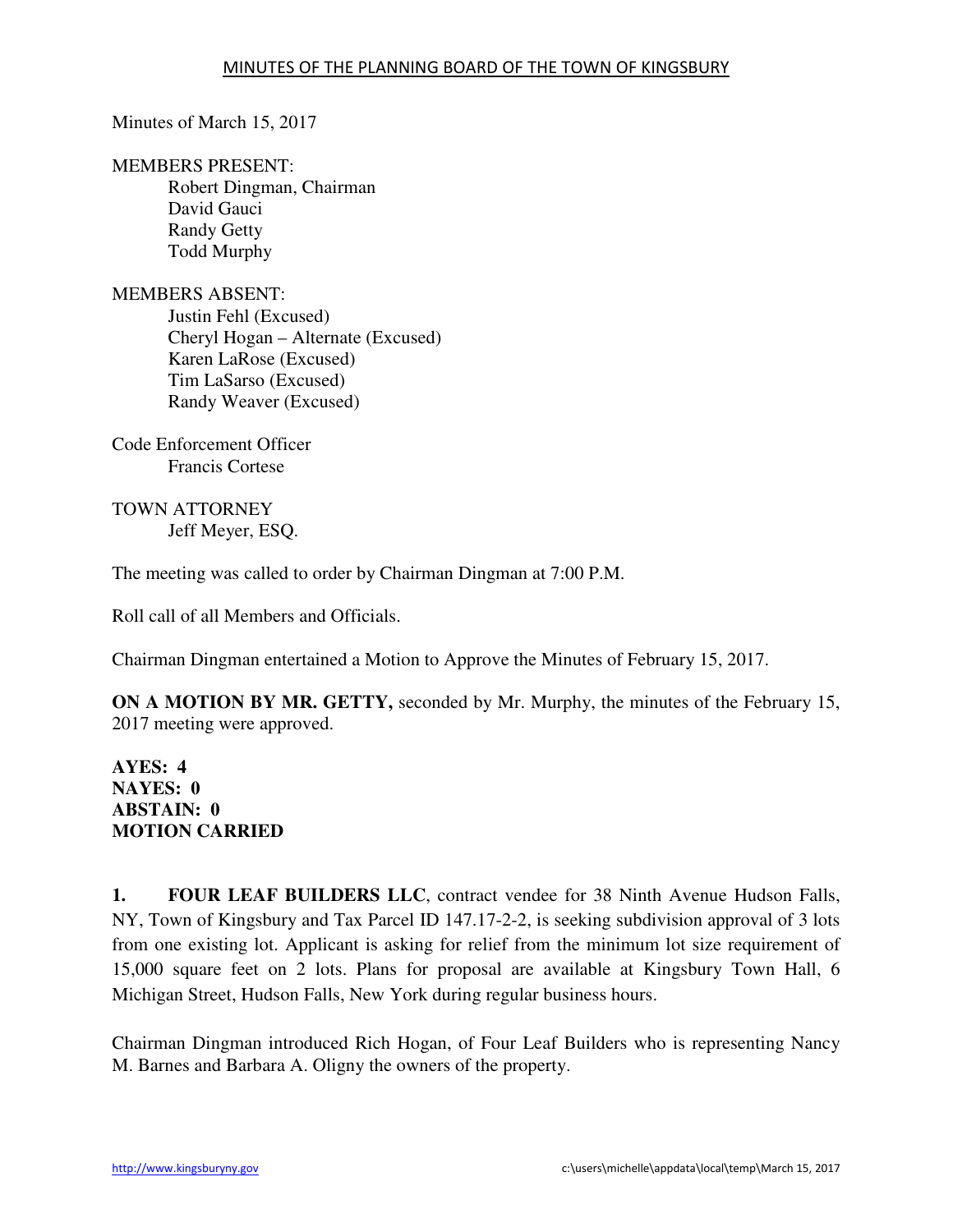## MINUTES OF THE PLANNING BOARD OF THE TOWN OF KINGSBURY

Planning Board Meeting March 15, 2017 Page 2 of 3

Chairman Dingman stated Four Leaf Builders went in in front of the Zoning Board of Appeals on Thursday, February 23, 2017. They are here tonight seeking approval of the subdivision.

Mr. Hogan stated they received approval from the Zoning Board of Appeals for the variance needed on the two lots. This information was confirmed by Code Enforcement Officer Cortese.

Chairman Dingman opened the Public Hearing.

Chairman Dingman asked Mr. Hogan to refresh the Board on this project.

Mr. Hogan stated they would like to subdivide this property into three lots. One lot would contain the existing house and the other two lots will be residential building lots. Mr. Hogan stated the owners have been trying to sell the entire property in whole, but have not been successful. Mr. Hogan stated Four Leaf Builders LLC was approached by a realtor inquiring if they would be interested in this property.

The owners have agreed to sell the property adjacent to their house, to be broken up into two building lots and then will attempt to sell their house at a reduced sale price.

The property on Ninth Avenue would have 150 feet road frontage and the lot on Tenth Avenue would have 100 feet of road frontage. The remaining lot where the house sits will have 149.22 feet road frontage. They will build a single family home on each lot. The homes will be approximately 1,000 to 1,500 square feet ranch style with 3 bedrooms.

Chairman Dingman stated they are pretty limited as to how the houses and septic's can be built on these lots.

Mr. Hogan stated the soils are sand and are good for septic's. They had no problems with the perc testing.

Chairman Dingman closed the Public Hearing.

**ON A MOTION BY MR. GETTY**, and seconded by Mr. Gauci the Kingsbury Planning Board declares lead agency status and having reviewed the short form SEQRA submission and having taken a hard look at the potential environmental impacts finds that there are no potential negative environmental impacts anticipated from this project and the Board issued a negative declaration on the project.

**ON A MOTION BY CHAIRMAN DINGMAN**, and seconded by Randy Getty based on all of the evidence and materials submitted by the Applicant and the representations made at the meeting the Application is hereby approved.